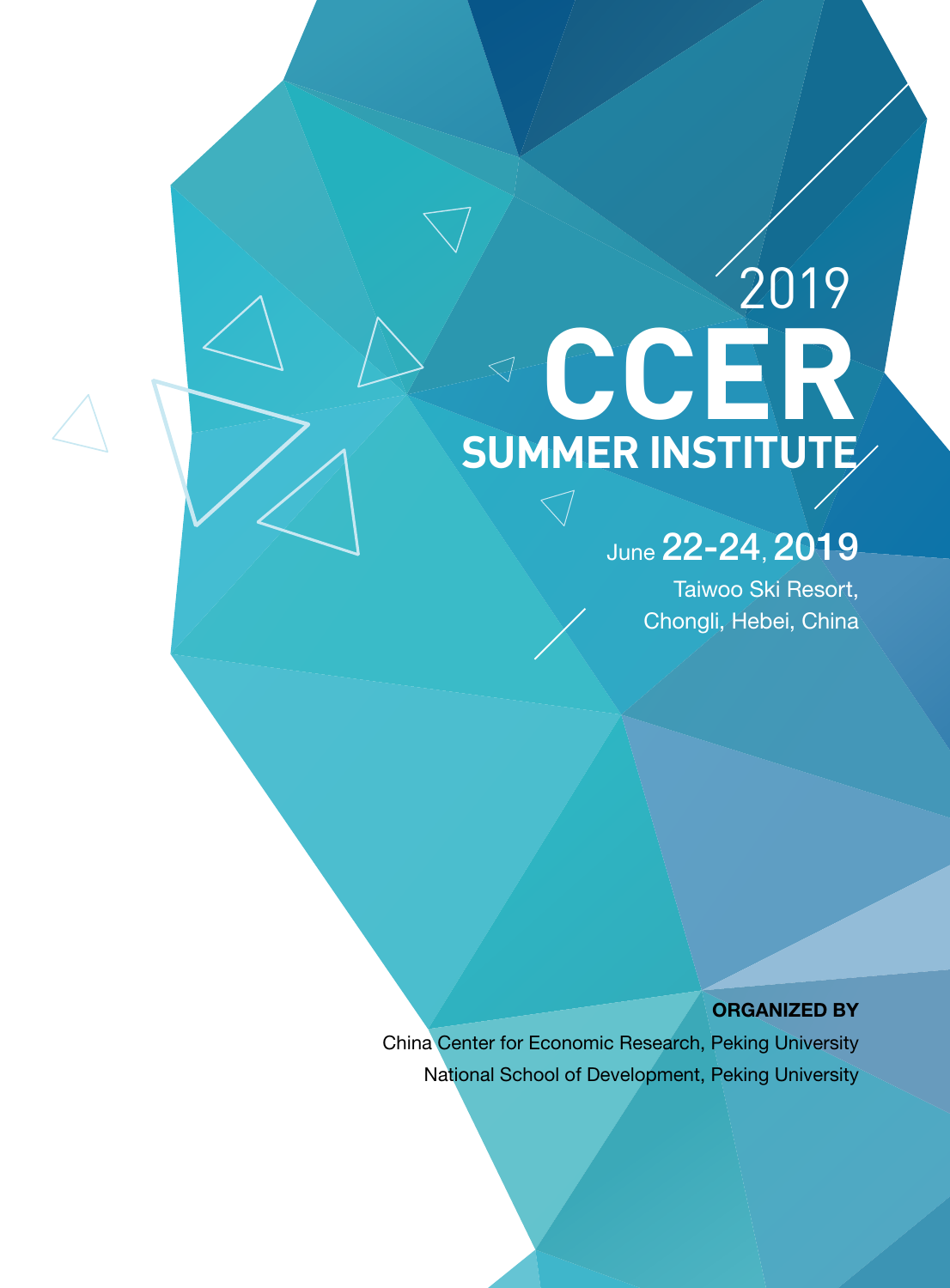2019 CCER **SUMMER INSTITUTE**

# ABOUT THE CONFERENCE

In the past four decades, China has become the second largest economy in the world. Understanding the development of Chinese economy, and especially its growing role in the world economy, has become a subject undergoing intense study for both academia and policy-making.

The National School of Development (NSD) at Peking University, formerly known as China Center for Economic Research (CCER), is a leading research and teaching institute for the study of social sciences in China. It has been recognized as one of the most prestigious research institutes and one of the most influential think tanks in China.

Gianluca Benigno (London School of Economics) Lisa Cameron (The University of Melbourne) Yongmin Chen **(University of Colorado)** Alexander Chernev (Northwestern University) Russell Cooper (Penn State University) Zhi Da (University of Nortre Dame) Hanming Fang **Example 20** (University of Pennsylvania) Jota Ishikawa (Hitotsubashi University) Nancy Qian (Northwestern University) Ananth Seshadri (University of Wisconsin-Madison) Heiwai Tang **Example 20** (Johns Hopkins University) Tony Tong **(University of Colorado)** Heli Wang **Example 2018** (Singapore Management University)

Taiji Furusawa (University of Tokyo) Jia Li **Jia Li (Duke University)** Yan Anthea Zhang (Rice University)

The National School of Development is committed to the internationalization of locally well-founded social science research in China. It places a strong emphasis on cross-disciplinary research and rigorous research methodology. It actively seeks to collaborate and exchange ideas with scholars around the world regarding China-related research.

We sincerely invite scholars from all over the world to participate in the Fourth CCER Summer Institute, which will be held on June 22-24, 2019 in Taiwoo of Hebei Province. This Summer Institute will focus on topics related to Applied Microeconomics and Applied Macroeconomics.

#### Keynote Speakers: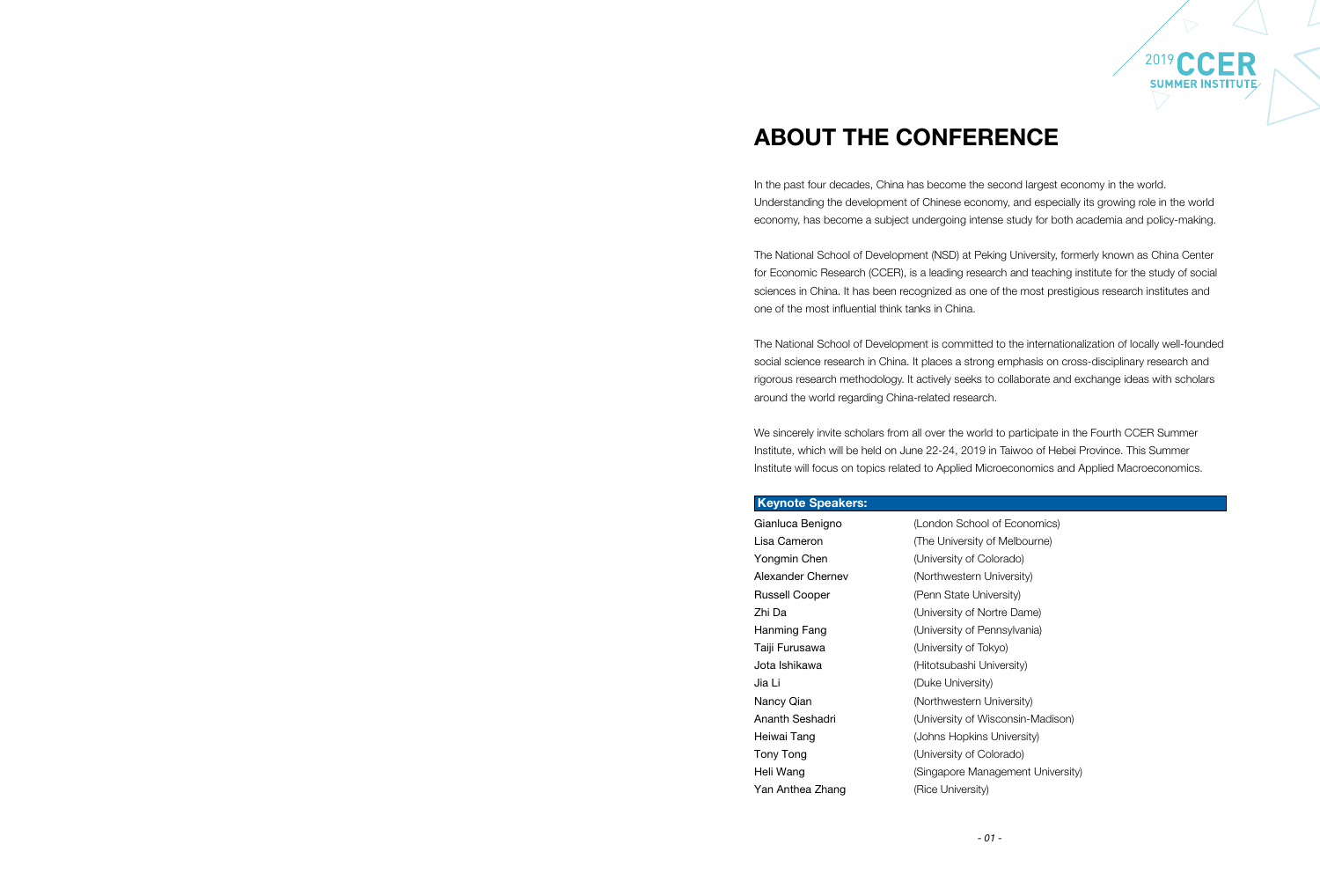2019

## PROGRAM SUMMARY

| Friday, June 21   |                                                                             |                                                              |                                                        |
|-------------------|-----------------------------------------------------------------------------|--------------------------------------------------------------|--------------------------------------------------------|
| 14:00             |                                                                             | Shuttle at East-North Gate of Peking University              |                                                        |
| 17:00             |                                                                             | Shuttle at East-North Gate of Peking University              |                                                        |
| 18:00             | <b>Welcome Dinner</b>                                                       |                                                              | Alps Cabin                                             |
| Saturday, June 22 |                                                                             |                                                              |                                                        |
|                   | Taiwoo Banquet Hall                                                         | Hyatt Banquet Hall                                           | Yuansu Meeting Room                                    |
| 08:30-08:45       |                                                                             | Opening Remarks Addressed by Yang Yao<br>Taiwoo Banquet Hall |                                                        |
| 08:45-09:00       |                                                                             | <b>Group Photo</b>                                           |                                                        |
| 09:00-12:00       | Morning Session A1                                                          | Morning Session B1                                           | Morning Session C1                                     |
|                   | Keynote: Alexander Chernev<br>Heli Wang<br>Chair: Jingjing Ma               | Keynote: Jia Li<br>Chair: Zhuo Huang                         | Keynote: Gianluca Benigno<br>Chair: Changhua Yu        |
|                   | Corporate Social Responsibility                                             | Finance I                                                    | Capital Flows and Financial Policies                   |
| 12:00-14:00       |                                                                             | <b>Conference Lunch</b><br>Buffet, Taiwoo Hotel, 1/F         |                                                        |
|                   | Afternoon Session A2                                                        | Afternoon Session B2                                         | Afternoon Session C2                                   |
| 14:00-17:00       | Keynote: Taiji Furusawa<br>Jota Ishikawa<br>Heiwai Tang<br>Chair: Lixing Li | Keynote: Zhi Da<br>Chair: Yan Shen                           | Keynote: Ananth Seshadri<br>Chair: Bo Zhao             |
|                   | Trade                                                                       | Finance II                                                   | Growth and Heterogeneity in<br>Macroeconomics          |
| 18:00-20:00       |                                                                             | <b>Conference Dinner</b><br>Taiwoo Banquet Hall              |                                                        |
| Sunday, June 23   |                                                                             |                                                              |                                                        |
|                   | Morning Session A3                                                          | Morning Session B3                                           | Morning Session C3                                     |
| 09:00-12:00       | Keynote: Anthea Zhang<br>Tony Tong<br>Chair: Hao Ma                         | Keynote: Lisa Cameron<br>Chair: Dandan Zhang                 | Keynote: Hanming Fang<br>Nancy Qian<br>Chair: Yang Yao |
|                   | Micro-Emprical                                                              | Labor I                                                      | Chinese Economy and Housing<br>Market                  |
| 12:00-14:00       |                                                                             | <b>Conference Lunch</b><br>Buffet, Taiwoo Hotel, 1/F         |                                                        |
| 14:00-17:55       |                                                                             | <b>Field Trip</b>                                            |                                                        |
| 18:00-20:00       |                                                                             | <b>Conference Dinner</b><br>Jingniang Resturant (精酿工场二层)     |                                                        |
| Monday, June 24   |                                                                             |                                                              |                                                        |
|                   | Morning Session A4                                                          | Morning Session B4                                           | Morning Session C4                                     |
| 09:00-12:00       | Keynote: Yongmin Chen<br>Chair: Hao Wang                                    | Chair: Lisa Cameron                                          | Keynote: Russell Cooper<br>Chair: Ping Yan             |
|                   | Micro-Theoretical                                                           | Labor II                                                     | Macro Finance                                          |
| 12:00-14:00       |                                                                             | <b>Conference Lunch</b><br>Buffet, Taiwoo Hotel, 1/F         |                                                        |
| 14:00             |                                                                             | Shuttle                                                      |                                                        |

**CCER**<br> **SUMMER INSTITUTE** 

# PROGRAM COMMITTEE

| Chair:                            |                     |  |
|-----------------------------------|---------------------|--|
| Yao, Yang                         | (Peking University) |  |
| <b>Co-Chair:</b>                  |                     |  |
| Yu, Miaojie                       | (Peking University) |  |
|                                   |                     |  |
| <b>Program Committee Members:</b> |                     |  |
| Huang, Zhuo                       | (Peking University) |  |
| Li, Lixing                        | (Peking University) |  |
| Ma, Hao                           | (Peking University) |  |
| Ma, Jingjing                      | (Peking University) |  |
| Shen, Yan                         | (Peking University) |  |
| Wang, Hao                         | (Peking University) |  |
| Wang, Min                         | (Peking University) |  |
| Xie, Xuanli                       | (Peking University) |  |
| Yan, Ping                         | (Peking University) |  |
| Yao, Yang                         | (Peking University) |  |
| Yu, Changhua                      | (Peking University) |  |
| Yu, Miaojie                       | (Peking University) |  |
| Zhang, Dandan                     | (Peking University) |  |
| Zhao, Bo                          | (Peking University) |  |
|                                   |                     |  |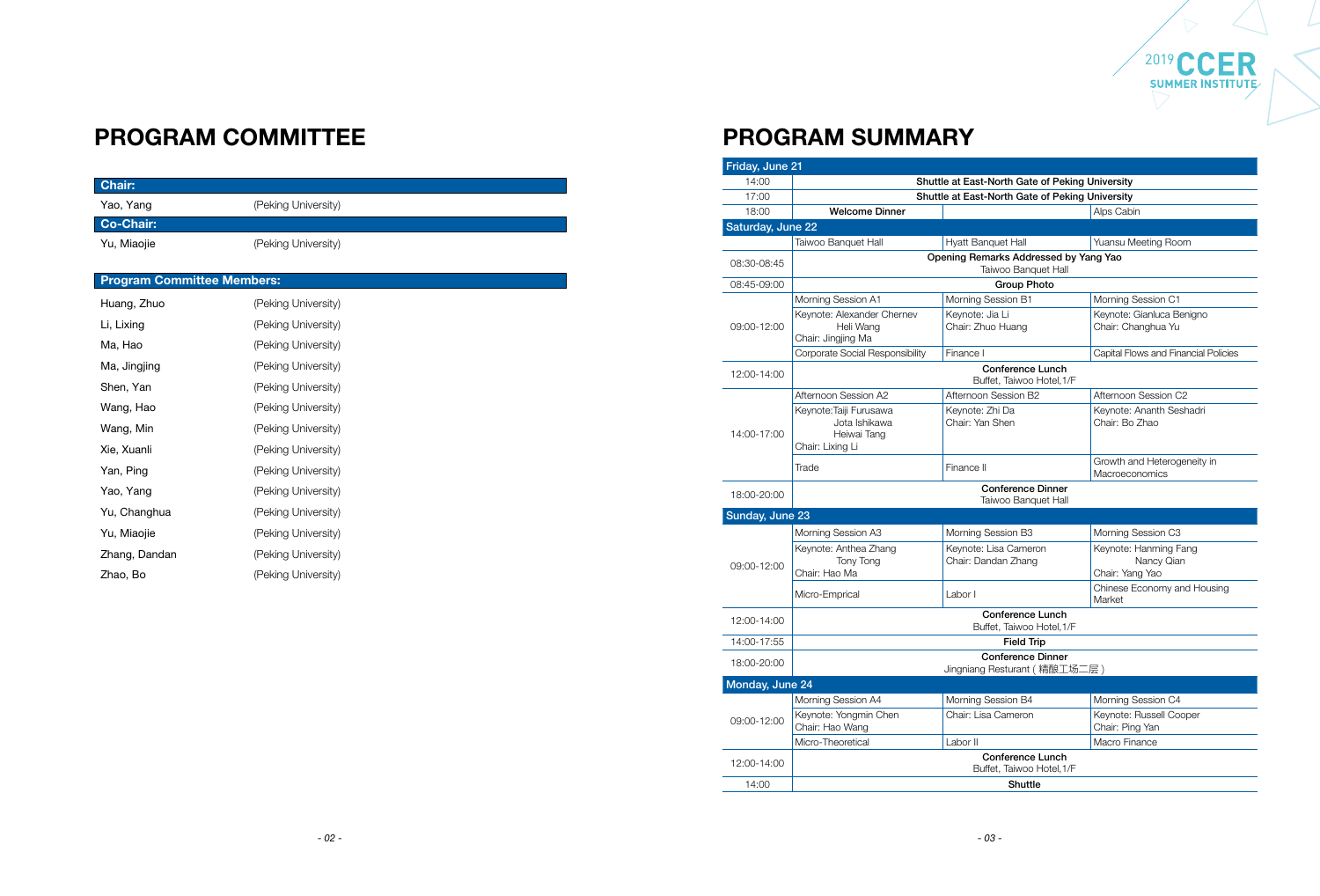

### sity of Hong Kong

conomics

# Session 1/3 Microeconomics

Conference Venue: Taiwoo Banquet Hall

| Saturday, June 22, 2019                                         |                                                                                                                                                                                                                                                                   |
|-----------------------------------------------------------------|-------------------------------------------------------------------------------------------------------------------------------------------------------------------------------------------------------------------------------------------------------------------|
| 08:30-08:45                                                     | Opening Remarks addressed by Yang Yao                                                                                                                                                                                                                             |
| 08:45-09:00                                                     | <b>Group Photo</b>                                                                                                                                                                                                                                                |
| <b>Session A1</b>                                               | <b>Corporate Social Responsibility</b><br><b>Chair: Jingjing Ma, Peking University</b>                                                                                                                                                                            |
| 09:00-10:00<br>(Keynote)                                        | Alexander Chernev, Northwestern University<br>Sean Blair, Georgetown University<br><b>Corporate Social Responsibility and Consumer Choice</b>                                                                                                                     |
| 10:00-10:20                                                     | <b>Break</b>                                                                                                                                                                                                                                                      |
| 10:20-11:05                                                     | Hua Cheng, Nankai University<br>Media Competition and Firms' Pollution Abatement Effort                                                                                                                                                                           |
| 11:05-11:15                                                     | <b>Break</b>                                                                                                                                                                                                                                                      |
| 11:15-12:15<br>(Keynote)                                        | Heli Wang, Singapore Management University<br>Ming Jia, Northwestern Polytechnical University<br>Yi Xiang, Northwestern Polytechnical University<br>Yang Lan, Singapore Management University<br>Social Performance Discrepancy and Language Use in CSR Reporting |
| 12:15-14:00                                                     | Lunch                                                                                                                                                                                                                                                             |
| <b>Session A2</b><br><b>Chair: Lixing Li, Peking University</b> | <b>Trade</b>                                                                                                                                                                                                                                                      |
| 14:00-14:45<br>(Keynote)                                        | Taiji Furusawa, University of Tokyo<br>Tomohiro Ara, Fukushima University<br>Relationship Specificity, Market Thickness, and International Trade                                                                                                                  |
| 14:45-15:15<br>(Keynote)                                        | Heiwai Tang, Johns Hopkins University<br>Ana Fernandes, University of Exeter<br><b>Fast Fashion</b>                                                                                                                                                               |
| 15:15-15:30                                                     | <b>Break</b>                                                                                                                                                                                                                                                      |
| 15:30-16:15<br>(Keynote)                                        | Jota Ishikawa, Hitotsubashi<br>Jay Pil Choi, Michigan State University<br>Taiji Furusawa, University of Tokyo<br>Transfer Pricing and the Arm's Length Principle under Imperfect Competition                                                                      |

iversity *Reputation Damage in the Market for Technology: The Impact of Patent Invalidation on Subsequent Patent Licensing and Sales*

ersity of Finance and Economics *Pulling you up or pushing you out: Political connections and firms' export*

lorado *How Platform Gatekeeping Affects Knowledge Sharing among* 

f Colorado ersity of Finance and Economic *Consumer Search with Repeat Purchases*

*Market Brealing? Competition with Network Effects in* 

College Dublin

*Misallocation Under Trade Liberalization*

| 16:15-17:00                  | Dan Lv, The Chinese Universit<br>Dan Lu, University of Rochester<br>Yan Bai, University of Rochester<br>Keyu Jin, London School of Eco<br><b>Misallocation Under Trade Libera</b> |
|------------------------------|-----------------------------------------------------------------------------------------------------------------------------------------------------------------------------------|
| 18:00-20:00                  | <b>Dinner</b>                                                                                                                                                                     |
| <b>Sunday, June 23, 2019</b> |                                                                                                                                                                                   |
| <b>Session A3</b>            | <b>Micro-Empirical</b><br><b>Chair: Hao Ma, Peking University</b>                                                                                                                 |
| 09:00-10:00<br>(Keynote)     | Anthea Yan Zhang, Rice Unive<br><b>Reputation Damage in the Market</b><br>Invalidation on Subsequent Paten                                                                        |
| 10:00-10:20                  | <b>Break</b>                                                                                                                                                                      |
| 10:20-11:05                  | Zhengyu Li, Shanghai Universi<br>Pulling you up or pushing you ou                                                                                                                 |
| 11:05-11:15                  | <b>Break</b>                                                                                                                                                                      |
| 11:15-12:15<br>(Keynote)     | Tony Tong, University of Color<br>Yuchen Zhang, Tulane University<br>Jingjing Li, University of Virginia<br>How Platform Gatekeeping Affed<br>Complementors                       |
| 12:15-14:00                  | Lunch                                                                                                                                                                             |
|                              |                                                                                                                                                                                   |
| Monday, June 24, 2019        |                                                                                                                                                                                   |
| <b>Session A4</b>            | <b>Micro-Theoretical</b>                                                                                                                                                          |
|                              | <b>Chair: Hao Wang, Peking University</b>                                                                                                                                         |
| 09:00-10:00<br>(Keynote)     | Yongmin Chen, University of C<br>Zhuozheng Li, Shanghai Univers<br>Tianle Zhang, Lingnan University<br><b>Consumer Search with Repeat F</b>                                       |
| 10:00-10:20                  | <b>Break</b>                                                                                                                                                                      |
| 10:20-11:05                  | Xi Weng, Peking University<br>Market Expanding or Market Ste<br><b>Bike-Sharing</b>                                                                                               |
| 11:05-11:15                  | <b>Break</b>                                                                                                                                                                      |
| 11:15-12:00                  | Dominik Naeher, University Co<br>Rational Inattention and Technold                                                                                                                |
| 12:00-14:00                  | Lunch                                                                                                                                                                             |

*Rational Inattention and Technology Adoption*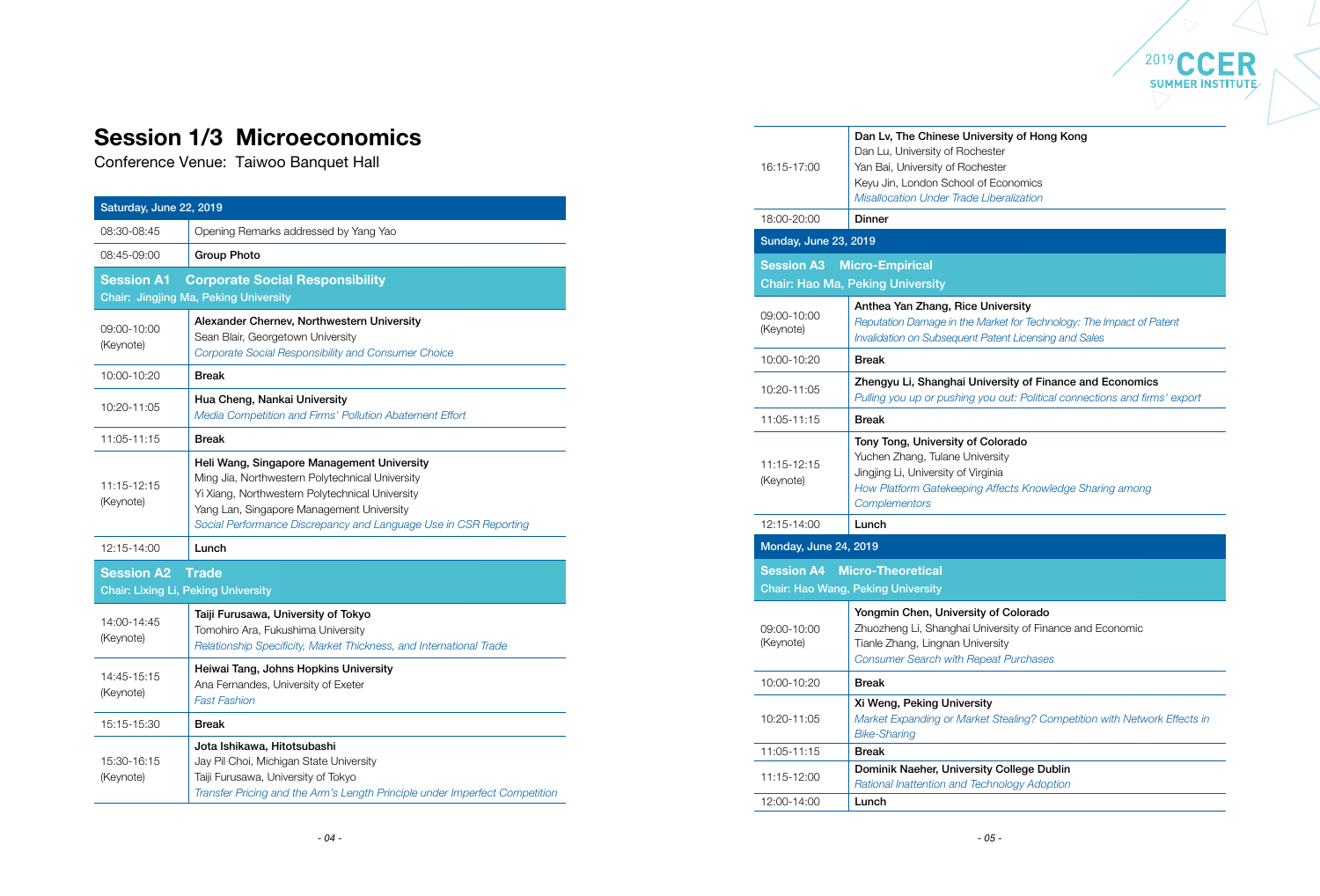

ge London **Parth** *Post to finance for SMEs: The role of* 

#### of Melbourne

# Session 2/3 Microeconomics

Conference Venue: Hyatt Banquet Hall

| Saturday, June 22, 2019                   |                                                                                                                                                                                                                                                                   |
|-------------------------------------------|-------------------------------------------------------------------------------------------------------------------------------------------------------------------------------------------------------------------------------------------------------------------|
| 08:30-08:45                               | Opening Remarks addressed by Yang Yao                                                                                                                                                                                                                             |
| 08:45-09:00                               | <b>Group Photo</b>                                                                                                                                                                                                                                                |
| <b>Session B1</b>                         | <b>Finance I</b>                                                                                                                                                                                                                                                  |
|                                           | <b>Chair: Zhuo Huang, Peking University</b>                                                                                                                                                                                                                       |
| 09:00-10:00<br>(Keynote)                  | Jia Li, Duke University<br>Yun Chen, Peking Univeristy<br>Yan Shen, Peking Univeristy<br>Jingyi Wang, Peking Univeristy<br>Zhuo Huang, Peking Univeristy<br>Measuring China's Stock Market Sentiment                                                              |
| 10:00-10:20                               | <b>Break</b>                                                                                                                                                                                                                                                      |
| 10:20-11:05                               | Yunting Liu, Peking University<br>The Short-Run and Long-Run Component of Idiosyncratic Volatility and Stock<br><b>Returns</b>                                                                                                                                    |
| 11:05-11:15                               | <b>Break</b>                                                                                                                                                                                                                                                      |
| 11:15-12:00                               | Xiaoqian Zhang, Zhejiang University<br>Mengze Tang, Zhejiang University<br>Industrial Policy, Loan Industrial Structure and Systemic Risk in China                                                                                                                |
| 12:00-14:00                               | Lunch                                                                                                                                                                                                                                                             |
| <b>Session B2</b>                         | <b>Finance II</b>                                                                                                                                                                                                                                                 |
| <b>Chair: Yan Shen, Peking University</b> |                                                                                                                                                                                                                                                                   |
| 14:00-15:00<br>(Keynote)                  | Zhi Da, University of Nortre Dame<br>Xing Huang, Washington University in St. Louis<br>Lawrence J. Jin, Division of the Humanities and Social Sciences at Caltech<br>Extrapolative Beliefs in the Cross-Section: What Can We Learn from the<br>Crowds?            |
| 15:00-15:20                               | <b>Break</b>                                                                                                                                                                                                                                                      |
| 15:20-16:05                               | Fuwei Jiang, Central University of Finance and Economics<br>Dashan Huang, Singapore Management University<br>Guoshi Tong, Renmin University of China<br>Guofu Zhou, Washington University in St. Louis<br>Are Bond Returns Predictable with Real-Time Macro Data? |
| 16:05-16:15                               | <b>Break</b>                                                                                                                                                                                                                                                      |
|                                           |                                                                                                                                                                                                                                                                   |

ite, Geneva. Jniversity of Hong Kong *How did Rising Labor Cost Erode China's Global Advantage?*

*Parental Absence in Childhood and Adult Criminal Behaviour: Evidence from Survey and Experimental Data from Prison Inmates in China*

### ford School of Public Policy

*Estimating Quantiles of the Distribution of Treatment Effect*

#### neva

neva

*China Syndrome Redux: New Results on Global Labor Reallocation*

#### se University of Hong Kong

rsity of Hong Kong,

versity

Free Compulsory Education on Schooling and

#### versity of Finance and Economics

| 16:15-17:00                  | Shusen Qi, Xiamen University<br>Duc Duy Nguyen, King's College I<br>Political connections and access<br>discouraged borrowers                                    |
|------------------------------|------------------------------------------------------------------------------------------------------------------------------------------------------------------|
| 18:00-20:00                  | <b>Dinner</b>                                                                                                                                                    |
| <b>Sunday, June 23, 2019</b> |                                                                                                                                                                  |
| <b>Session B3</b>            | <b>Labor I</b>                                                                                                                                                   |
|                              | <b>Chair: Dandan Zhang, Peking University</b>                                                                                                                    |
| 09:00-10:00<br>(Keynote)     | Lisa Cameron, The University o<br>Parental Absence in Childhood ar<br>Survey and Experimental Data fro.                                                          |
| 10:00-10:20                  | <b>Break</b>                                                                                                                                                     |
| 10:20-11:05                  | <b>Mathias Sinning, ANU Crawford</b><br><b>Estimating Quantiles of the Distrib</b>                                                                               |
| 11:05-11:15                  | <b>Break</b>                                                                                                                                                     |
| 11:15-12:00                  | Weidi Yuan, University of Genev<br>Difei Ouyang, University of Geneva<br>China Syndrome Redux: New Res                                                           |
| 12:00-14:00                  | Lunch                                                                                                                                                            |
| Monday, June 24, 2019        |                                                                                                                                                                  |
| <b>Session B4</b>            | <b>Labor II</b>                                                                                                                                                  |
|                              | <b>Chair: Lisa Cameron, The University of Melbourne</b>                                                                                                          |
| 09:00-09:45                  | Shuangxin Wang, The Chinese<br>Naijia Guo, The Chinese Universit<br>Zhao Rong, Nanjing Audit Univers<br><b>Direct and Spillover Effects of Free</b><br>Migration |
| 09:45-10:30                  | Mingming Ma, Shanghai Univer<br>Does Children's Education Matter<br><b>Evidence from China</b>                                                                   |
| 10:30-10:45                  | <b>Break</b>                                                                                                                                                     |
| 10:45-11:30                  | Yuanyuan Chen, Shanghai Univ<br>Wei Fu, Lehigh University<br><b>Unintended Policy Consequence:</b><br><b>Cities and Parent-Children Separa</b>                   |
| 11:30-12:15                  | Gewei Wang, Peking University<br>Yi Huang, The Graduate Institute,<br>Liugang Sheng, The Chinese Univ<br>How did Rising Labor Cost Erode                         |
| 12:15-14:00                  | Lunch                                                                                                                                                            |
|                              |                                                                                                                                                                  |

*Does Children's Education Matter for Parents' Health and Cognition?* 

### Iniversity of Finance and Economics

*Unintended Policy Consequence: Population Control Enforcement in Large Cities and Parent-Children Separation*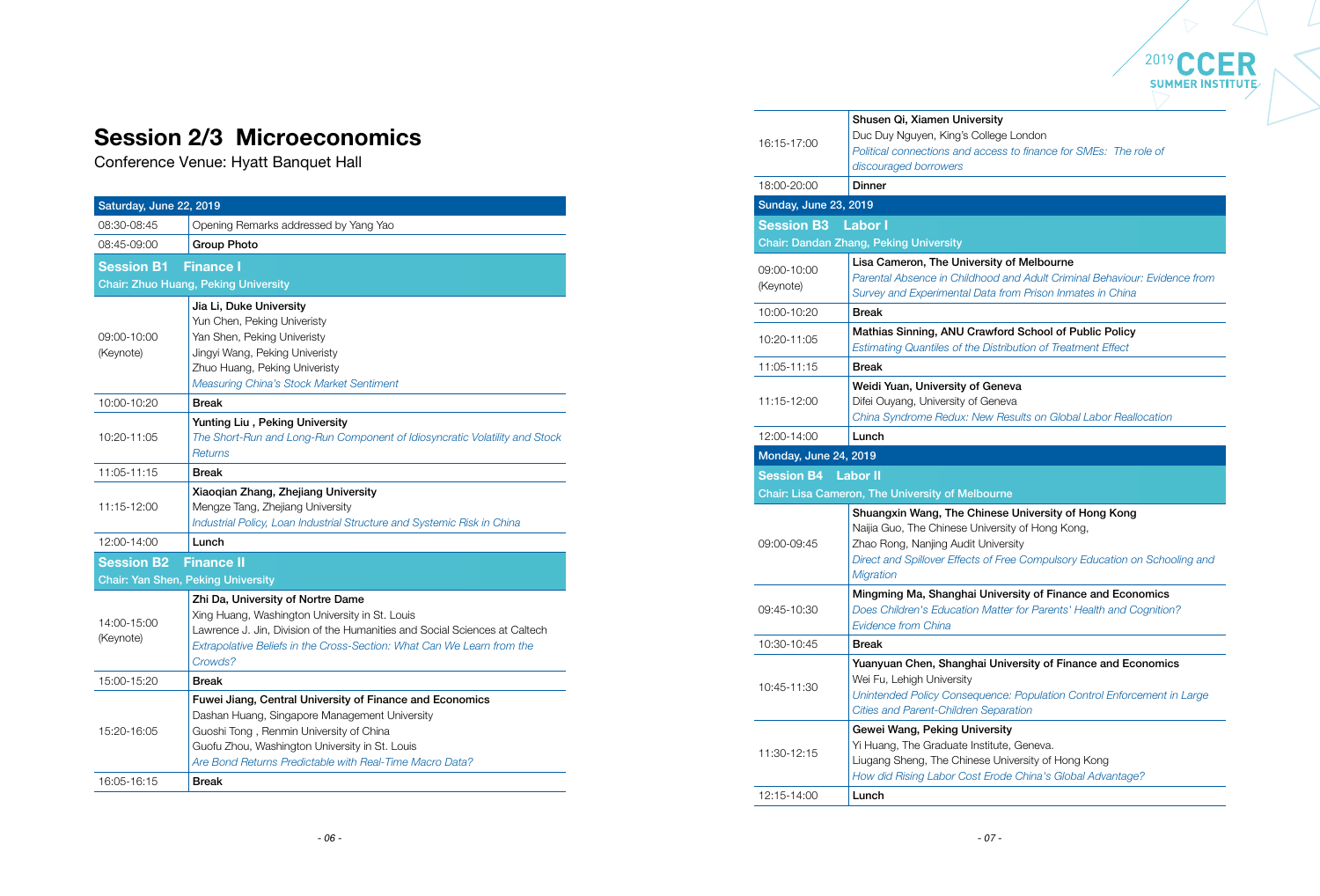

# Session 3/3 Macroeconomics

Conference Venue: Yuansu Meeting Room

| Saturday, June 22, 2019                                       |                                                                                                                                                                                                                                                                            |
|---------------------------------------------------------------|----------------------------------------------------------------------------------------------------------------------------------------------------------------------------------------------------------------------------------------------------------------------------|
| 08:30-08:45                                                   | Opening Remarks addressed by Yang Yao                                                                                                                                                                                                                                      |
| 08:45-09:00                                                   | <b>Group Photo</b>                                                                                                                                                                                                                                                         |
| <b>Session C1</b>                                             | <b>Capital Flows and Financial Policies</b><br>Chair: Changhua Yu, Peking University                                                                                                                                                                                       |
| 09:00-10:00<br>(Keynote)                                      | Gianluca Benigno, London School of Economics<br>Kosuke Aoki, University of Tokyo<br>Nobuhiro Kiyotaki, Princeton University<br>Monetary and Financial Policies for Emerging Market Economies                                                                               |
| 10:00-10:20                                                   | <b>Break</b>                                                                                                                                                                                                                                                               |
| 10:20-11:05                                                   | Chang Ma, Fudan University<br>Peter Bednarek, Deutsche Bundesbank<br>Daniel Marcel te Kaat, Osnabruck University<br>Alessandro Rebucci, JHU Carey Business School<br>Capital Flows, Real Estate, and Local Cycles: Evidence from German Banks,<br><b>Firms, and Cities</b> |
| 11:05-11:15                                                   | <b>Break</b>                                                                                                                                                                                                                                                               |
| 11:15-12:00                                                   | Liang Wang, University of Hawaii Manoa<br>Chao Gu, University of Missouri<br>Janet Hua Jiang, Bank of Canada<br>Capital Pledgeability, Inflation and Unemployment                                                                                                          |
| 12:00-14:00                                                   | Lunch                                                                                                                                                                                                                                                                      |
| <b>Session C2</b><br><b>Chair: Bo Zhao, Peking University</b> | <b>Growth and Heterogeneity in Macroeconomics</b>                                                                                                                                                                                                                          |
| 14:00-15:00<br>(Keynote)                                      | Anahth Seshadri, University of Wisconsin-Madison<br>Can Redistribution Lead to Economic Development?                                                                                                                                                                       |
| 15:00-15:20                                                   | <b>Break</b>                                                                                                                                                                                                                                                               |
| 15:20-16:05                                                   | Yichen Wang, University of Oslo<br>Capitalist Human Capital                                                                                                                                                                                                                |
| 16:05-16:15                                                   | <b>Break</b>                                                                                                                                                                                                                                                               |

ernational Business and Economics *Migration Barriers, Selection and Structural Change in China*

ational Business and Economics

### **Jousing Market**

#### f Pennsylvania

Jniversity *The Dynamic Effects of Computerization on VAT in China*

Jniversity Institute **Sources and Policy Implications** 

*Property Rights and Housing Market*

*Capital Leakage, House Prices, and Consumer Spending: Evidence from Asset Purchase Restriction Spillovers*

| 16:15-17:00                                                    | Wei Wang, University of Inte<br>Migration Barriers, Selection a                                      |
|----------------------------------------------------------------|------------------------------------------------------------------------------------------------------|
| 17:00-17:45                                                    | Zhe Fu, University of Interna<br><b>Transition and Inequality</b>                                    |
| 18:00-20:00                                                    | <b>Dinner</b>                                                                                        |
| <b>Sunday, June 23, 2019</b>                                   |                                                                                                      |
| <b>Session C3</b><br><b>Chair: Yang Yao, Peking University</b> | <b>Chinese Economy and H</b>                                                                         |
| 08:30-09:30<br>(Keynote)                                       | Hanming Fang, University of<br><b>Property Rights and Housing I</b>                                  |
| 09:30-10:15                                                    | Yu Zhang, Peking University<br>Capital Leakage, House Prices<br><b>Asset Purchase Restriction Sp</b> |
| 10:15-10:30                                                    | <b>Break</b>                                                                                         |
| 10:30-11:15                                                    | Bo Zhao, Peking University<br>Flight to Housing in China                                             |
| 11:15-12:15                                                    | Nancy Qian, Northwestern L                                                                           |
| (Keynote)                                                      | The Dynamic Effects of Comp                                                                          |
| 12:15-14:00                                                    | Lunch                                                                                                |
| Monday, June 24, 2019                                          |                                                                                                      |
| <b>Session C4 Macro Finance</b>                                |                                                                                                      |
| <b>Chair: Ping Yan, Peking University</b>                      |                                                                                                      |
| 09:00-10:00<br>(Keynote)                                       | Russell Cooper, European U<br>MPC Heterogeneity in Europe.                                           |
| 10:00-10:20                                                    | <b>Break</b>                                                                                         |
| 10:20-11:05                                                    | Hao Jin, Xiamen University<br>Local Government Debt, Finar                                           |
| 11:05-11:15                                                    | <b>Break</b>                                                                                         |
| 11:15-12:00                                                    | Tongbin Zhang, Shanghai Ur<br><b>New Tests of Expectation Forn</b><br><b>Models</b>                  |
| 12:00-14:00                                                    | Lunch                                                                                                |

*Local Government Debt, Financial Stress, and the Misallocation of Credits*

#### niversity of Finance and Economics

*New Tests of Expectation Formation with Applications to Asset Pricing*